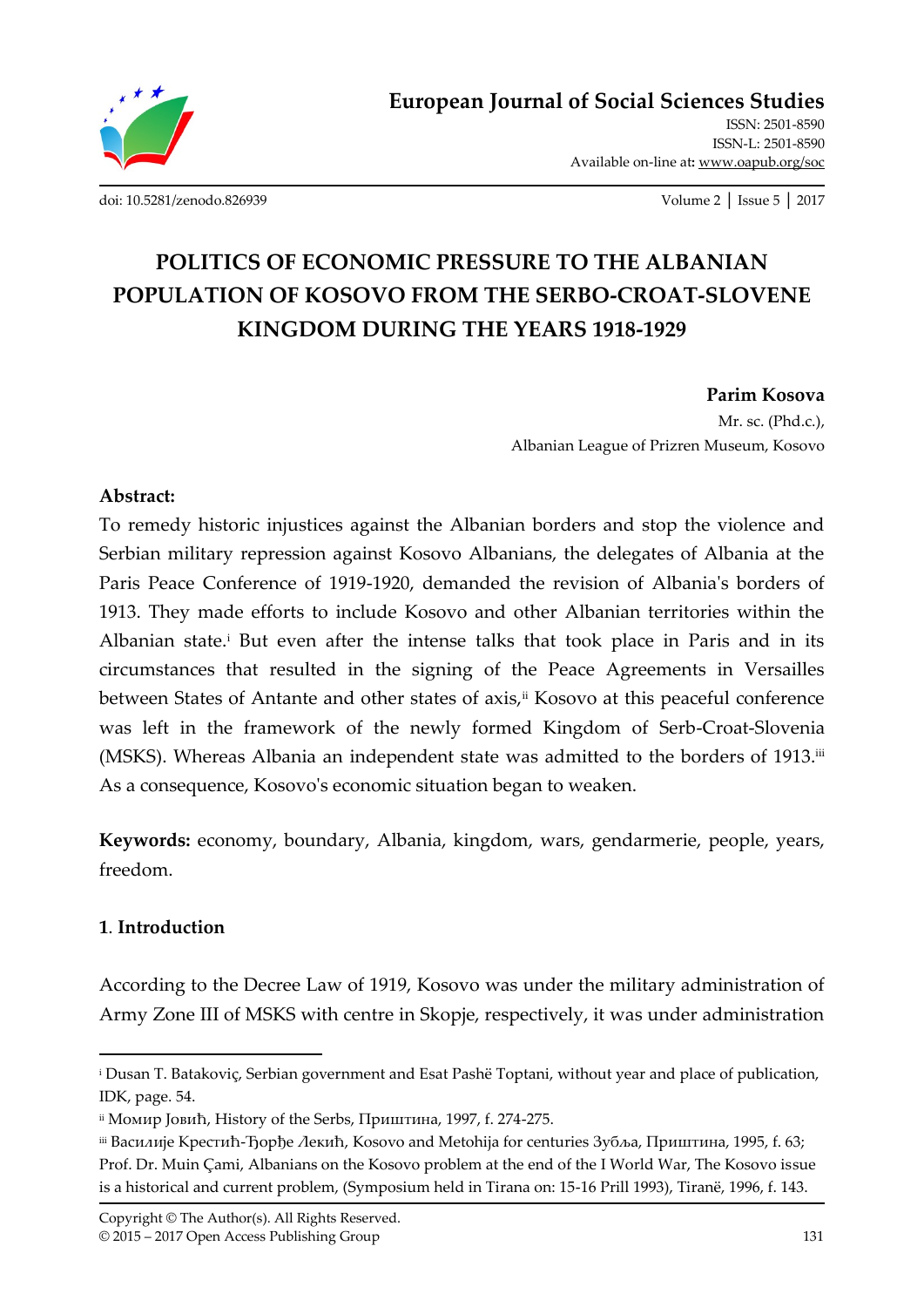of Kosovo Division headquartered in Pristina, which was divided into areas of military regiments.iv

Even according to Schmit historian, between the two wars the governments of MSKS, one after the other, tried to implement policies aimed at changing the ethnic structure in Kosovo, in favour of Serbs. For these purposes, they were willing to use all the means of state and pre-state power. The Albanian population, in these circumstances, remained the subject of the politics in question. The developments of those years proved that the integration of Albanians into the Kingdom of Serbs, Croats and Slovenes was not intended, but their ethnic assimilation,<sup>v</sup> and their migration to Turkey and Albania.

During the First Balkan War of 1912-1913 Kosovo and a part of other Albanian lands fell into the occupation of Kingdom of Serbia and Montenegro. Despite the will of the majority Kosovo Albanian population, the Ambassadors Conference in London left Kosovo within the framework of the state of Serbia and Montenegro. In the First World War, Kosovo was divided between Axis forces, respectively between Austria-Hungary and Bulgaria.

## **2. Economic pressures by encouraging the Albanian population to migrate**

The economic base of the population of the former Vilayet of Kosovo, during Ottoman rule was agriculture, most of its inhabitants engaged in agriculture. Secondly, livestock farming was most developed in mountainous areas than in other parts of the territory. Craftsmanship and trade were also important. It should be said that Kosovo had great benefit also from transitional trade, between the coastal Albania and the Balkan interior, so the inhabitants of Kosovo generally did a good life and had an enviable standard. But after the two divisions that were made to the Albanian territories respectively Kosovo (in the Berlin Congress in 1878 and at the London Conference of 1913) in favour of Serbia and Montenegro, among other things started the economic base of the Albanian population to weaken, they faced with numerous economic difficulties, rarely with the establishment of the Albanian-Yugoslav state border, Kosovo was separated from its traditional and natural market with the centuries and the Albanian Coast, and then in the region around the cities of Prizren and Gjakova Because of the border, many

European Journal of Social Sciences Studies - Volume 2 | Issue 5 | 2017 132

 $\overline{a}$ 

iv Limon Rushiti, Kosovo's territorial administrative regulation over 1918-1929, Kosova-Kosovo, nr. 1. Prishtinë-Prishtina, 1972, f. 259; Daut Bislimi, Some aspects of the Serbian-Croatian-Slovenian kingdom's attitude towards Albanian Kosovo in our historiography, Albano logical Traces The series of historical sciences no. 25-1995, Prishtinë, 1997, f. 190.

<sup>v</sup> Oliver Jens Schmit, Kosovo short story of a central Balkan country, Pristina, 2014, f. 146.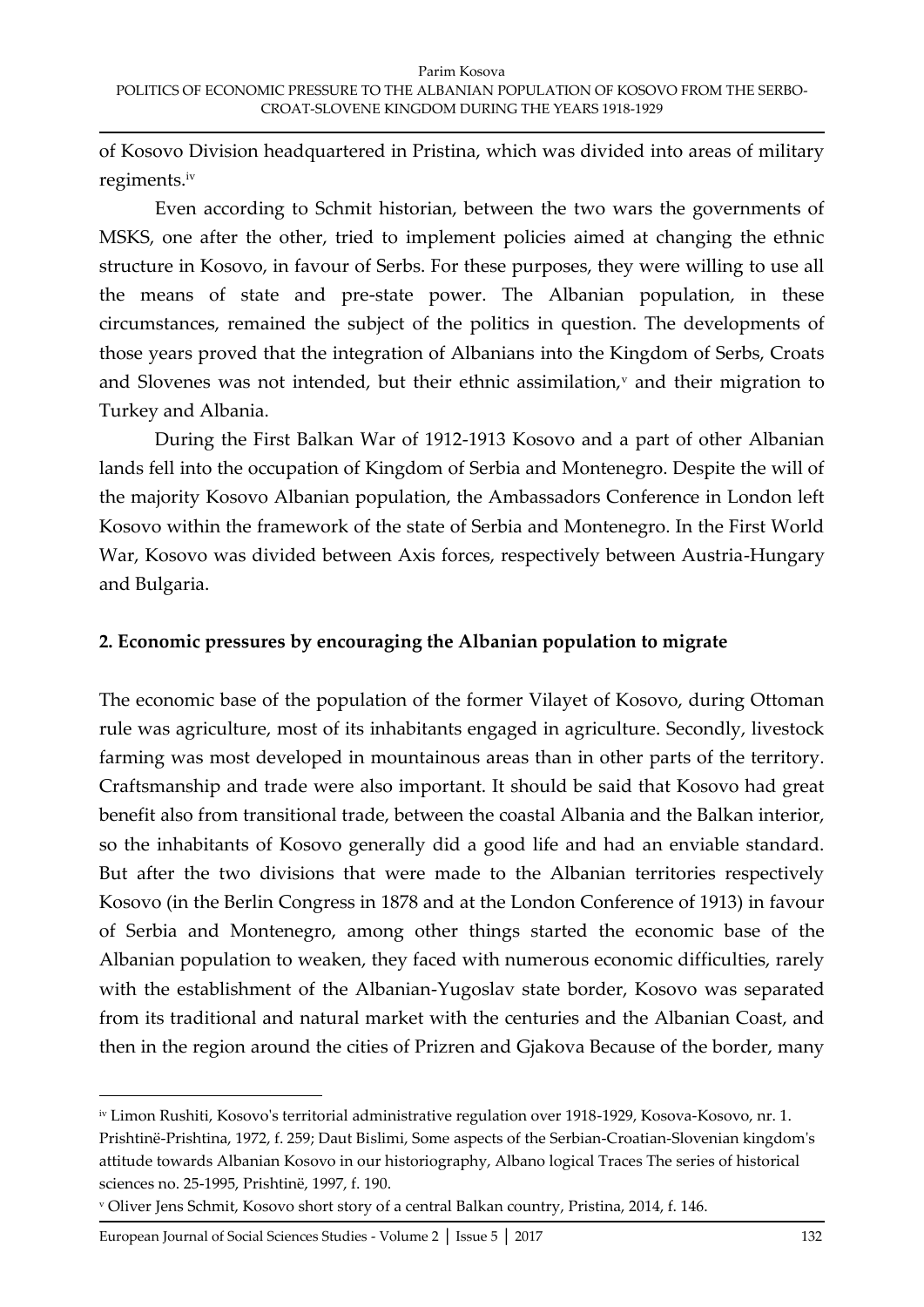agricultural land remained un worked, land that belonged to Albanian residents the resident within the borders of 1913 and Kosovar emigrants who had fled to Albania to escape the persecutions and prosecutions of the Kingdom of Serbia-Croatia- Slovenia, on both sides of the border there were separate families and ethnological areas and land offs.

This situation which was created directly influenced the beginning of economic decline of Kosovo Albanians, this weakening that was constantly increasing over time. To overcome this state of affairs, the Kingdom of Serb-Croat-Slovene Kingdom (MSKS) should accept the demands of Kosovo Albanians to establish bilateral relations and bilateral relations with Albania and find solutions to overcome this situation with Aimed at alleviating the economic situation of the Kosovo population, which was also borne out by International Law on the regulation of joint border agreements between neighbouring states.

Researcher Haskuka, will ascertain that: as a consequence of the establishment of the Albania-Yugoslavia border, over the years, not only was it difficult, but also trade with the Albanian coast stopped.<sup>vi</sup> Government the MSKS created this situation itself with the purpose of encouraging and obliging the Albanian population to move out of this state, Therefore Albanians were subjected to a strong economic pressure, through special measures of Yugoslav power, some of which were as follows:

- There was a rise for some degree of land classification of Albanians;
- became a ban of tobacco cultivation in Albanian districts / sub-prefectures;
- Draconian penalties were imposed on persons who "cut wood into the mountain"; and
- Veterinary decrees were strictly enforced.

Particularly, the pressure of Yugoslav power was more powerful

The Albanians who resided in areas where the land was more fertile and those who possessed commercial and handicraft facilities (shops). One of the perpetrators of these circumstances recalls: *"Although it seems paradoxical, it was a fact that for lands belonging to villagers-farmers, or for homes demolished in the cities, the former Albanian owners continued to pay the tax".vii*

The decline of handicrafts caused the increase of taxes and other obligations of craftsmen to SKS Kingdom. This decline was also helped by the relocation of many other craftsmen to Turkey.<sup>viii</sup>

vi Prof. Dr. Esat Haskuka, Analysis of Prizren functions over the centuries, Prizren, 2003, f. 251.

vii Tafil Boletini, Memories, Near Isa Boletinit & Facing the challenges of the time, Preparation for publication and illustrations Prof. Dr. Marenglen Verli. Tiranë, 2011, f. 475.

viii Prof. Dr. Esat Haskuka, Po aty. f. 252.

European Journal of Social Sciences Studies - Volume 2 │ Issue 5 │ 2017 133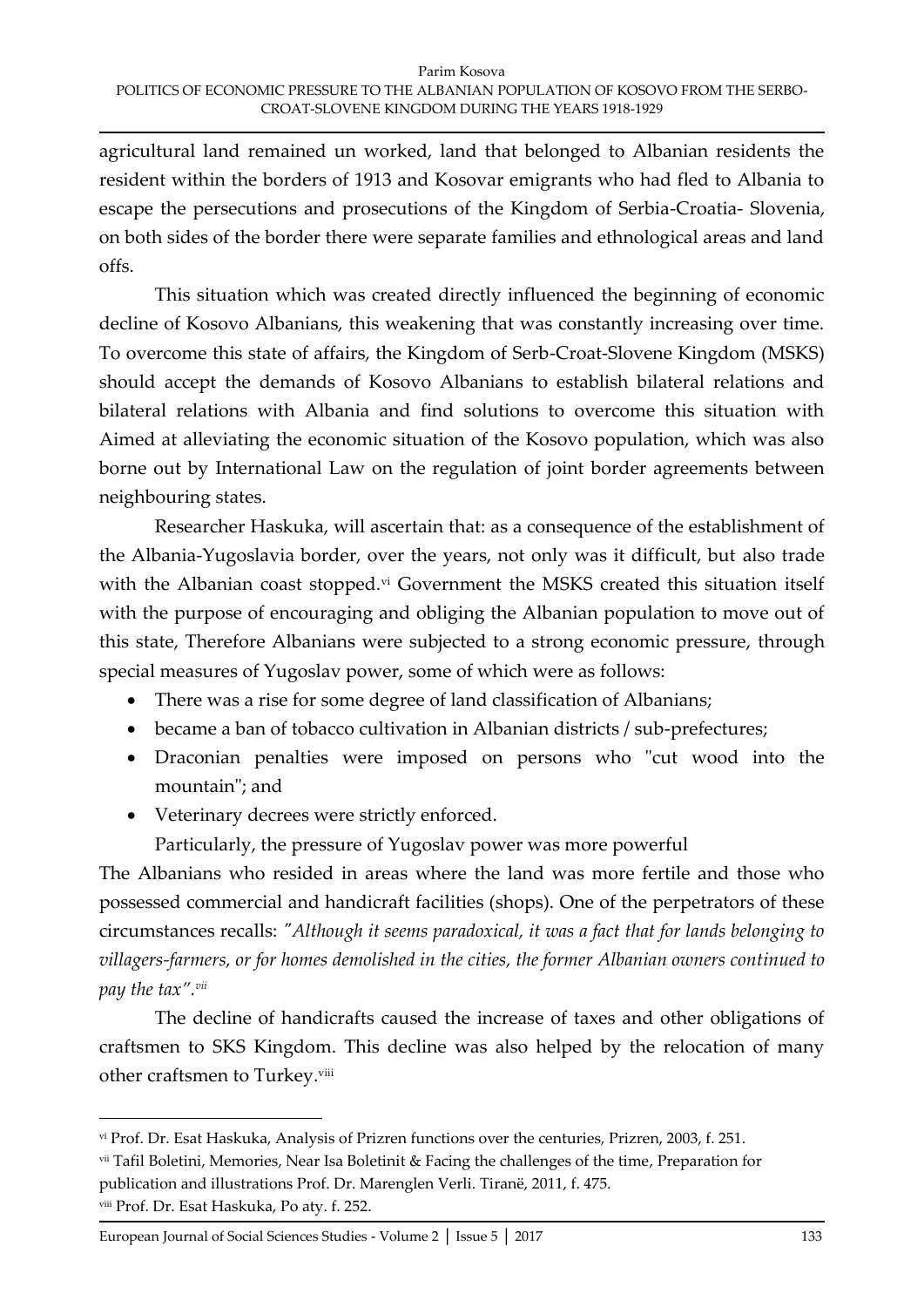To better understand the economic circumstances created at this time, we are giving an example of the craftsmanship of the filigree jewellery in the city of Prizren, in 1866 there were 47, Filigree manufactory in this town<sup>ix</sup> and in 1914 only 35 such workshops were in operation. Then, of the 100 slab tabs (leather processors) of Prizren in the 19th century, in 1912 there were 45 and in 1928, they were reduced to  $20.$ <sup>x</sup>

With the aim of further weakening the economic situation of Kosovo Albanians, the MSKS leaders instigated "disarmament" actions of the genocide population with the aim of plundering, depriving, and expelling Albanians from Kosovo. This path followed continuously in different periods is also seen in state documents of the time. The executives of these shares, during the period 1918-1938, burned up on the foundation

132 Albanian villages and thus impoverished their respective families. $x_i$  As a result of all this inhabitants remained without minimum conditions for survival. These actions created impatient circumstances. This situation created conditions for the realization of state plans for the expulsion of Albanians from Kosovo.

## **3. Robbery and Slavic violence against Albanians to the detriment of the economy and the displacement servile**

According to the testimony of the Committee "National Defence of Kosovo": in January 1919, the Albanians were robbed of great numbers and they were left without food from the Serbs.<sup>xii</sup> The robberies were organized, especially by senior officials of the SKS Kingdom, as evidenced by the article of the Serbian newspaper "Socialist Zora" of June 2, 1920. There, among other things, wrote in the article that while he was the founder of the Gora Gorge (South-West Kosovo) At break, no robbery took place but when he returned to duty in this circle were stole at once,15 heads of cows, throughout the district 50-60 thousand sheep and 5,000 cows were stolen. All these thefts, so did the people of the commander, just to abuse them, which had been turned into twigs of

<sup>&</sup>lt;sup>ix</sup> Zija Shkodra, Albanian city during the National Renaissance. Tiranë, 1984, f. 155; M. Savić, Crafts and Industry in the affiliated areas and crafts in the old borders of the Kingdom of Serbia, Belgrade, 1914, f. 75.

<sup>x</sup> Zija Shkodra, Albanian city during the National Renaissance. Tiranë, 1984, f. 105

xi Dr. Hakif Bajrami, Gentlemen's agreement Tito-Kyprili më 1953 in Split, Vjetar, Nr. XXV-XXVI, Prishtinë, 2001, f. 260.

xii Dr. Lush Culaj, Albania and the National Problem 1918-1918, Prishtinë, 2004, f. 52; Hakif Bajrami, How did Serbia re-occupy Kosovo on 1918, part 2, Prishtinë, 2012, f. 283.

European Journal of Social Sciences Studies - Volume 2 │ Issue 5 │ 2017 134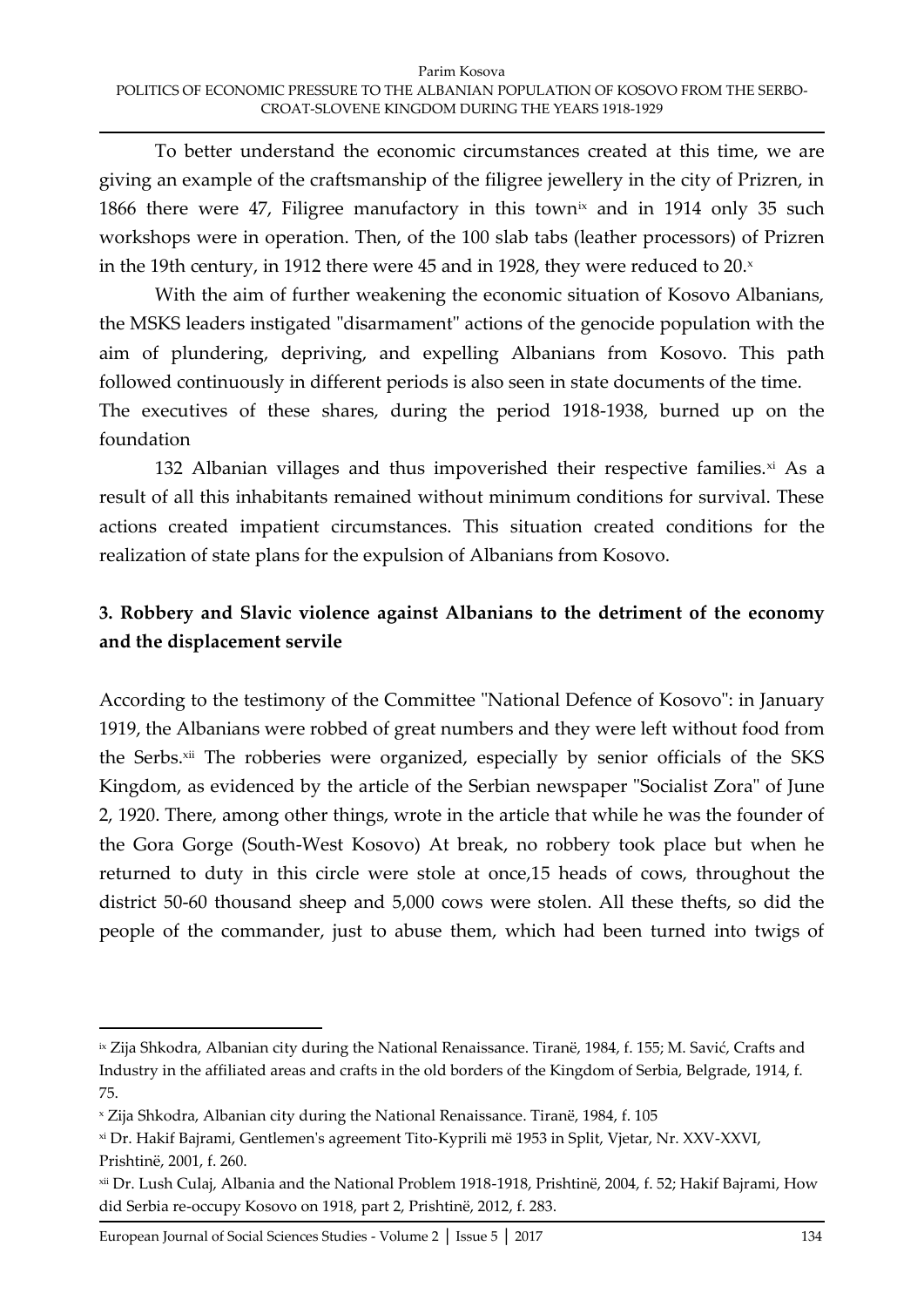Kacak (mountain brigade).<sup>xiii</sup> A few days later, on June 8, 1920, Kingdom SKS undertook the action with the help of the army and the gendarmerie against 'Lumë-Malësia' e Prizrenit, on this occasion, over  $2,000$  heads of livestock was looted. $x^{\text{iv}}$  This province is about 500,000, livestock breastfeeding, which had before the invasion; in 1939, there were only 50,000.xv Slavic scholars Jovicevic and Miljkovic, quoting in their work, an August 1921 document, through which state terrorism is confirmed to the Albanian population. In it is seen the order of the country's commander in Peja (of superior Filip Carićic) to undertake an action in the central Kosovo area, namely in the Drenica province, burning villages, killing residents, xvi and looting the population.

Division of the Army of MSKS assisted by the gendarmerie, Chetniks and armed settlers, on January 6, 1921, at the height of winter frost, had started a large-scale action to disarm the Albanians in Kosovo.<sup>xvii</sup> During this action, without mentioning the many killed, they carried out theft and burned many houses. In many villages of eastern Kosovo, as in Podujevo, they had burned 50 houses, plundered 55 more; In the village of Keçekollu burned four and plundered five quarters; In Prapashtica burned 80 houses and robbed equally; In Sharban they plundered and then burned 28 houses; 32 houses were burned in Bjelopoja; In Nishec village they plundered all the houses and then burned some of them.<sup>xviii</sup> The same form of violence is seen in the Dukagjini Plain Region (Western Kosovo), where an army sub-army was in the post of Commander of the Military Unit in Carrabreg. He, besides raids, robbed the Albanian families.xix On August 6, 1921, the Kosovo National Defense Committee received reports from the field that SKS "Dora e Zezë" paramilitary formation, aided by the army of this state, burned in the peaks of Peja and Gjakova 300 Three-flats houses; and has robbed 1,000 homes and has carried their merchandise with hundreds of carts. The same state structure has robbed up to  $12,000$  livestock big and small, and horses according. $\infty$  To Serbian researcher Daciç, the Yugoslav state took care of the abduction of Albanians' properties. This they tried to do so through the so-called Agrarian Reform. The respective officials

xiii Mr. Muhamet Pirraku, Political, social and economic circumstances in Kosovo in the year 1920 according to the gazette Socijalistiçka Zora, Kosova-Kosovo, Nr. 17, Prishtinë, 1988, f. 325.

xiv Павле Јовићевић-Мита Миљковић, Fighting the Pec Communists between the two wars, 1918-1941, Belgrade, Without publication year, f. 72.

xv Marenglen Verli, Kosova dhe sfida shqiptare në historinë e një shekulli, Tiranë, 2007, f. 63.

xvi Павле Јовићевић-Мита Миљковић, Fighting the Pec Communists between the two wars, 1918-1941, Belgrade, Without publication year. 119.

xvii Limon Rushiti, Movement of Kaçaks (mountain fighters) në Kosovë 1918-1927, Prishtinë, 1981, f. 151

xviii Shaban Braha, The Serbian Genocide and the Albanian Resistance (1844-1990), Tirana, 1991, f. 287.

xix Павле Јовићевић-Мита Миљковић, Fighting the Pec Communists between the two wars, 1918-1941, Београд, Without publication year, f. 119.

xx Shaban Braha, The Serbian Genocide and the Albanian Resistance (1844-1990), Tirana, 1991, f. 291.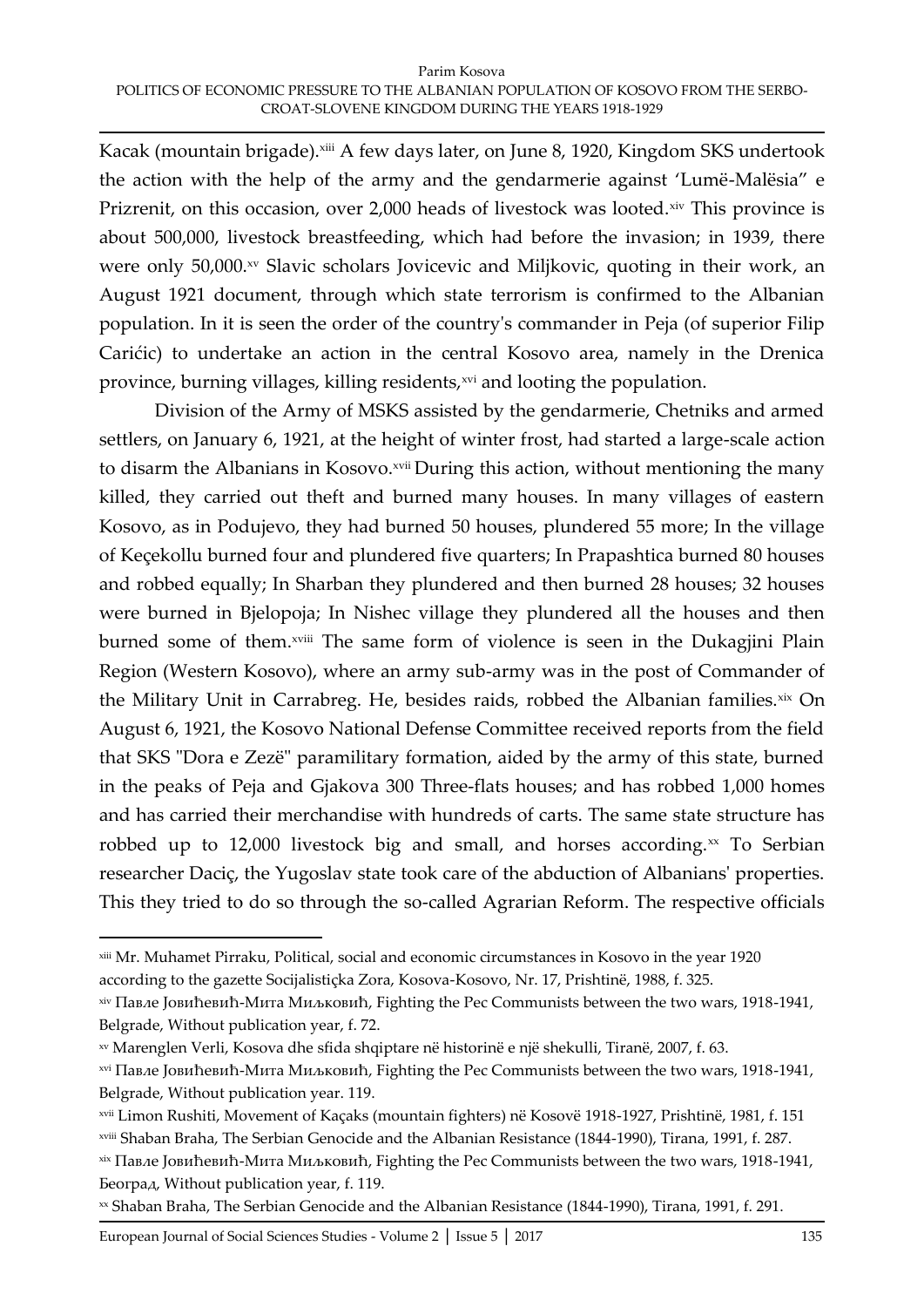#### Parim Kosova POLITICS OF ECONOMIC PRESSURE TO THE ALBANIAN POPULATION OF KOSOVO FROM THE SERBO-CROAT-SLOVENE KINGDOM DURING THE YEARS 1918-1929

tried not to leave any traces of documents about misappropriation of Albanian lands. However, such tendencies were in vain, as falsified documents also show traces of the taking of property by senior Serbian officials. On this occasion, in Kosovo, they took large amounts of land. Some of the senior SKS state officials were involved in these actions as well as they are: Pashiçi, Kojiçi, Pop Miniçi, Jakov Çorbiç etc.<sup>xxi</sup> For this issue the newspaper 'Socijalistiçka Zora' of the date: 6 e 9. VI. 1920, wrote: The assets of Mazgit and Azizi villages (the inhabitants of the latter are all displaced in Turkey in the years 1912-1914), totaling 3,000 hectares of land are "bought" by the Serbian government (N. Pashić) and deputy Raska (Jakov Corbic). These lands were bought at a very low price. Even, Nikola Pasić was praised that the grave of Sultan Murat is in his property.<sup>xxii</sup> Pashiç himself and his family in Kosovo, after 1918, had also taken mining sites in Kopaonik

In 1922, the Kingdom SKS through bidding fictitiously sold the Trepça mine to the national bank, and the "Novobërdë" mine Croatia's first savings bank, xxiii with these actions now these mines changed the owner.

In the looting of Albanians Including the Serbian clergy and the Deçan Church, and others, how did the books of dreams of Dushan's day open, Saying that these and those riches have belonged to this church or that monastery. The priests' monks themselves participated in the expropriation of Albanians from the lands.<sup>xxiv</sup> The Yugoslav government had continued to confiscate religious property and charitable organizations.<sup>xxv</sup> In At this time the ownership of Slavic Orthodox institutions was not only affected (as envisioned by the Agrarian Law of December 5, 1931), but mainly at the expense of Albanian properties, it was always growing.<sup>xxvi</sup> On the one hand, properties were occupied by Islamic and Catholic religious institutions, and, on the other hand, Albanians' properties were given to monasteries and churches of Pravo-Slavic. For these cases proves also the Decision of the Chief Agrarian Directorate in Skopje, no. 2441, dated 28. VIII. 1927, which talks about the assignment of the Isniq

xxi Mr. Zhivojin Denić, Industry and Mining of Kosovo from 1918-1941, Kosova-Kosovo, nr. 1. Prishtinë-Prishtina, 1972, f. 332, 336.

xxii Павле Јовићевић-Мита Миљковић, Fighting the Pec Communists between the two wars, 1918-1941, Београд, Without publication year, f. 74.

xxiii Ali Hadri, Albanian-Yugoslav Relations, Prishtina, 2003, f. 130.

xxiv Tafil Boletini, Memories, Near Isa Boletini & Opposite the Challenges of the Time.........., f. 476.

xxv Çerim Lita, Yugoslav Kingdom Policy on Albanians and Albania 1929-1941, The Politics of the Kingdom of Yugoslavia towards the Albanians and Albani 1929-1941, Shkup-Prishtin, Скопје-Приштина, 2012, f. 134.

xxvi Dr. Marenglen Verli, Orientation of the Yugoslav colonization agrarian reform over Albanian Muslim peasantry and its consequences, Religion, Islamic Culture and Tradition among Albanians, Pristina, 1995, f. 468.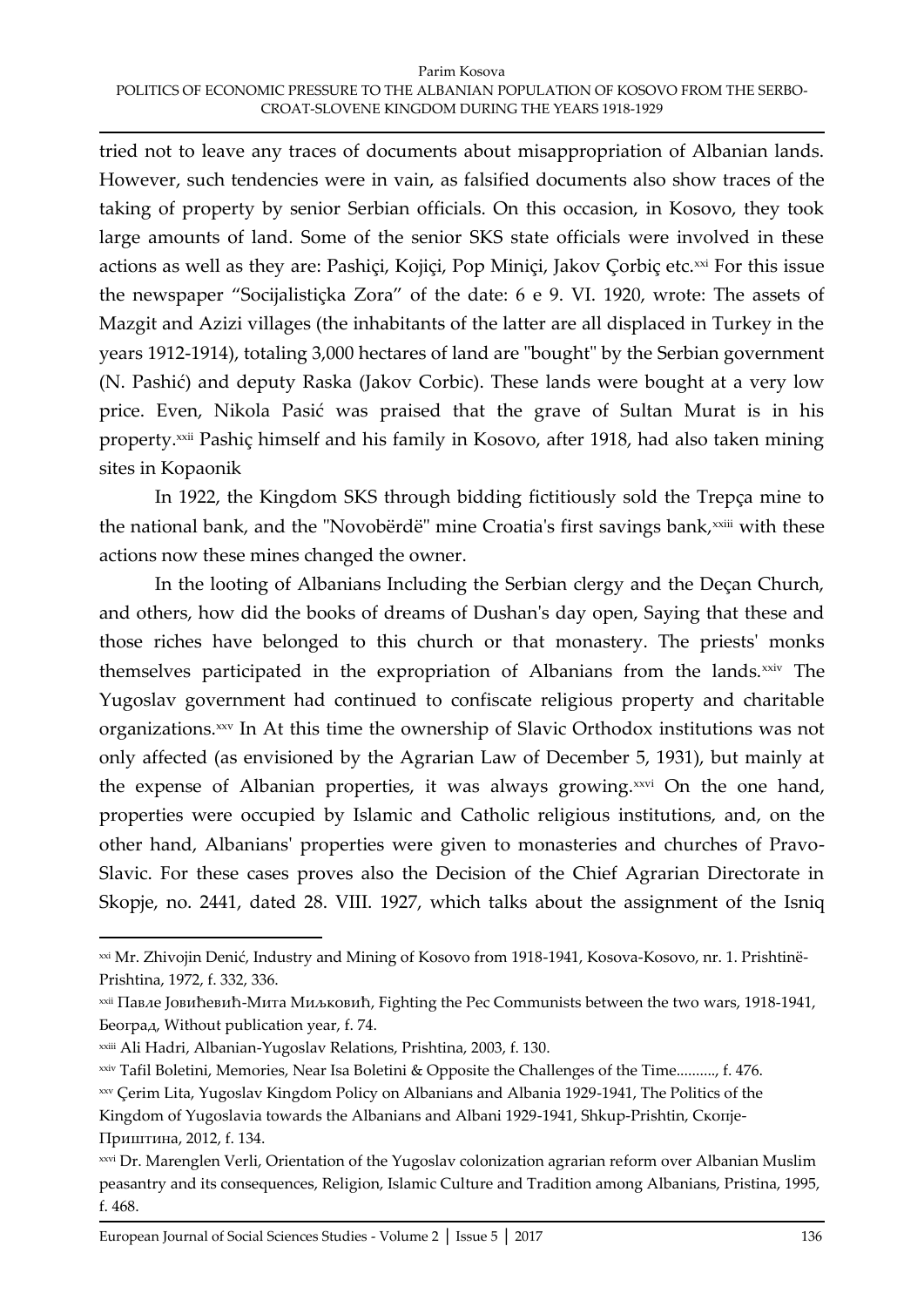(Peja) lands to the Deçan Monastery. It is about a large land complex of 100.33 ha, on the bank of Ratkoci, xxvii the land which was extremely fertile.

This action of MSKS's power was in contravention of the Sen-Zhermen Agreement (1920), according to which the Kingdom was obliged to offer its peoples full protection of life and freedom, regardless of their background, nationality language Race and religion.<sup>xxviii</sup> In the wake of the wild expropriations was the confiscation of the Cemeteries of the Catholics of Peja and their giving to a Montenegrin, who turned it into a vineyard.xxix

Senior officer of MSKS's Punisha Račić visited radicals in Kosovo and returned to Belgrade on May 17, 1921, submitting a report on the political situation in Kosovo. Through fraudulent methods, he had bought a large forest of Hazir Sylejmani. Haziri was from the town of Gjakova and sold his property for only 500,000 dinars. Punisha had managed to deceive Haziri as the latter did not know the Serbian language and did not understand the lance he was doing. Haziri realized that he was cheated when Punisha began to cut the forest.xxx But such frauds occurred hundreds of cases in Kosovo and elsewhere in the SKS Kingdom.

Fields for the use of stones in the territory of the municipality of Shala, Mitrovica region, had been owned by Isa Boletini since the Ottoman Empire. From October 1923, his son Muja was forced to have a Serb co-owner.<sup>xxxi</sup> Muja's cousin writes: "The Albanian *dealer, at this time, does not open the shop as a partner with a Serb; he could never work from*  heavy taxes, not even being able to travel for commerce".××פi Residents of the Rugova province were taken pastures and forests and were given to the inhabitants of the Slavic province of Montenegro's Secular. *xxxiii* As a result, Rugova residents have suffered a lot; they have been the only surviving resource for livestock and wood trade.

xxvii Dr. Jusuf Osmani, Resistance of cadres and religious institutions against agrarian reform and colonization in Kosovo between the two world wars, religion, culture and Islamic traditions among Albanians, Pristina, 1995, f. 483. This quote the author has picked up from the Serbian sources AJ, 'Dvor', 74. k. 338, gr. 429. a.

xxviii Dr. Jusuf Osmani, Po aty. f. 481.

xxix Çerim Lita, Yugoslav Kingdom Policy on Albanians and Albania 1929-1941, The Politics of the Kingdom of Yugoslavia towards the Albanians and Albania 1929-1941, Shkup-Prishtina, Скопје-Приштина, 2012, f. 135.

xxx Dr. Bogumil Hrabak, One radical report on the situation in Kosovo 1921 year, Vjetar nr. IV-V (1968- 1969), Prishtinë, 1971, f. 213.

xxxi Mr. Zhivojin Denić, Industry and Mining of Kosovo from 1918-1941, Kosova-Kosovo, nr. 1. Prishtina-Prishtina, 1972, f. 324.

xxxii Tafil Boletini, Memories, Near Isa Boletini & Opposite the Challenges of the Time, .... f. 475. xxxiii Глигорије Божовиђ, Images of Kosovo and Metohija, Prishtina, 1998, f. 74.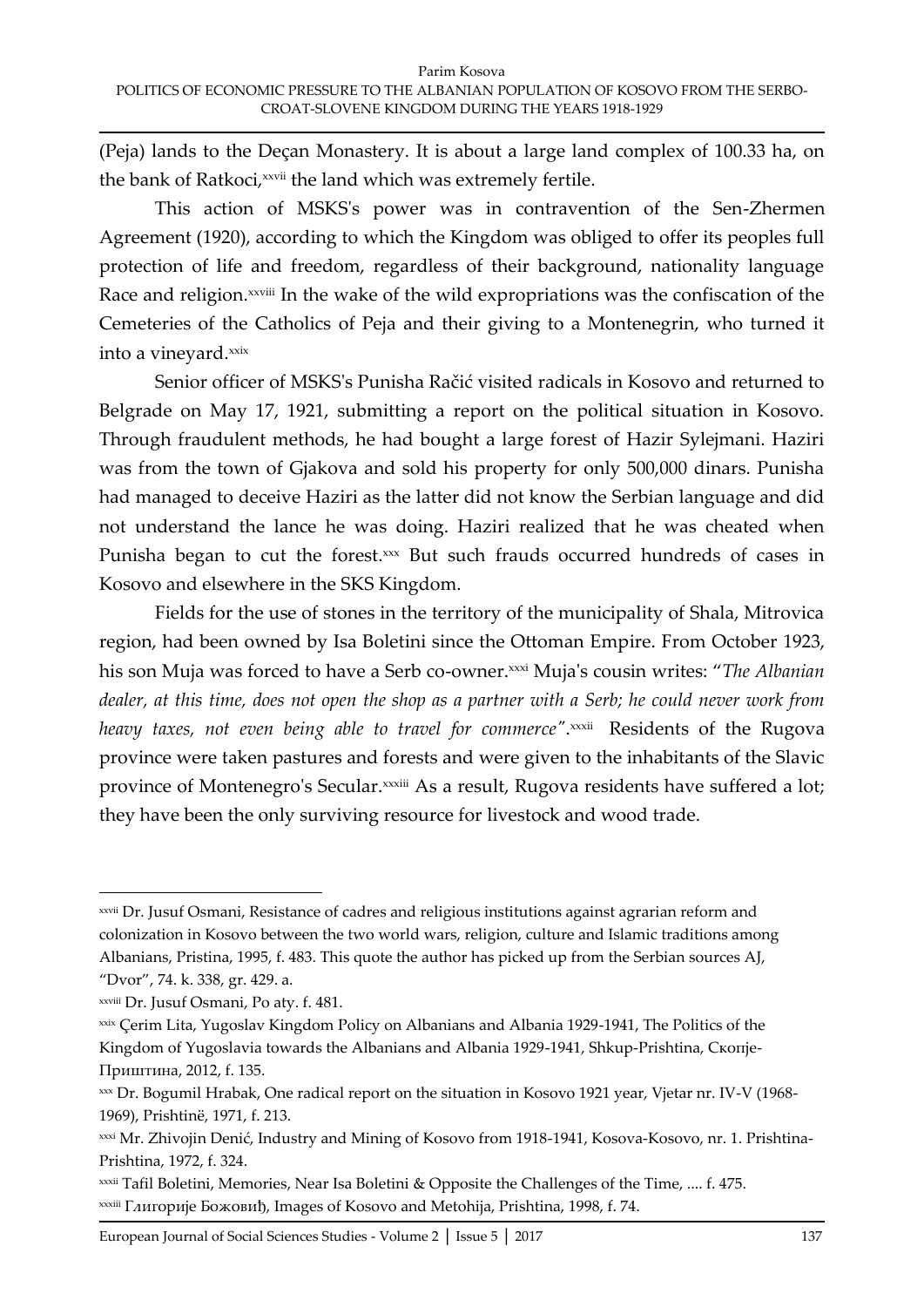As a result of many created circumstances, many Albanians had paid interest on banks owned by wealthy Serbs over time, they could not pay interest, so banks and the state, for various reasons, confiscated the assets of Albanians and they sold it many times below its real value. So when selling any confiscation in auction of Albanians for any debt, the Serbs became aware of who would buy their backs, who would land their belongings, land or shop, so on auction day they would not add to one another's bazaar.xxxiv

At this time was widespread corruption and usury. Even these phenomena are likely to be promoted from the top for the purpose of expelling Albanians more rapidly. It is worth to give a description of T. Boletini according to which it is proved that: *"To issue the necessary certificate for passport, persons with serious troubles had to pay bribes after bribes and only when the clerk and the lawyer were convinced that they had nothing but the soul, then they said, "Drive, break the neck." Particularly brutal were with those who sought, immigrating to Albania. But to those who wanted to go to Turkey, though they were shaking*  well, they easily opened their way".×××× For obtaining money from the lawyer R. Zojic for the issuance of passports of Albanians in order to migrate,<sup>xxxvi</sup> there are also two aforementioned Slavic authors. On the other hand, Albanians did not sit idly before these storms. Initially in Peja, a charity association named "St. Catherine" is established, whose mission the association is to prevent displacement. Under the shadow of the charity association "St. Katarina" is established The Committee for the Prohibition of Displacement, in which the committee included people of authority and influence, among which the priest Shtjefën Gjeçovi.<sup>xxxvii</sup> The committee influenced the appointments of Albanian Catholic parishioners in Kosovo because it had become practicable at this time for non-Albanians to be elected for priest in Kosovo. The charity priest Shtjefën Gjeçovi was assigned with service to Has, which was a rare case for a Franciscan to serve in Zym. The arrival of Gjeçov in Zym is mainly related to the duties given to the Imamate of the Mosque in Gjonaj with powers for equipment with family passports to those Albanians to displace them. In the Kosovo Archives<sup>xxxviii</sup> for the period 1927-1941 found photocopies of Albanian families from 3 to 30 family members, who have been provided with passports by an imamate in Gjonaj to be displaced.

xxxiv Tafil Boletini, Memories, Near Isa Boletini & Opposite the Challenges of the Time,..., f. 475.

xxxv Tafil Boletini, Memories, Near Isa Boletini & Opposite the Challenges of the Time,..., f. 476.

xxxvi Павле Јовићевић-Мита Миљковић, Fighting the Pec Communists between the two wars, 1918-1941, Belgrade, Without publication year, f. 211.

xxxvii Nexhat Çoçaj, Border zone preservation of national identity after the proclamation of Independence, publishing of the acts of the conference nationwide "Albanian cultural identity in 100 years ",Tirana, 2013, f. 193-194.

xxxviii Archive of Kosovo. Fund 490, Box. no. 21 dhe 23.

European Journal of Social Sciences Studies - Volume 2 | Issue 5 | 2017 138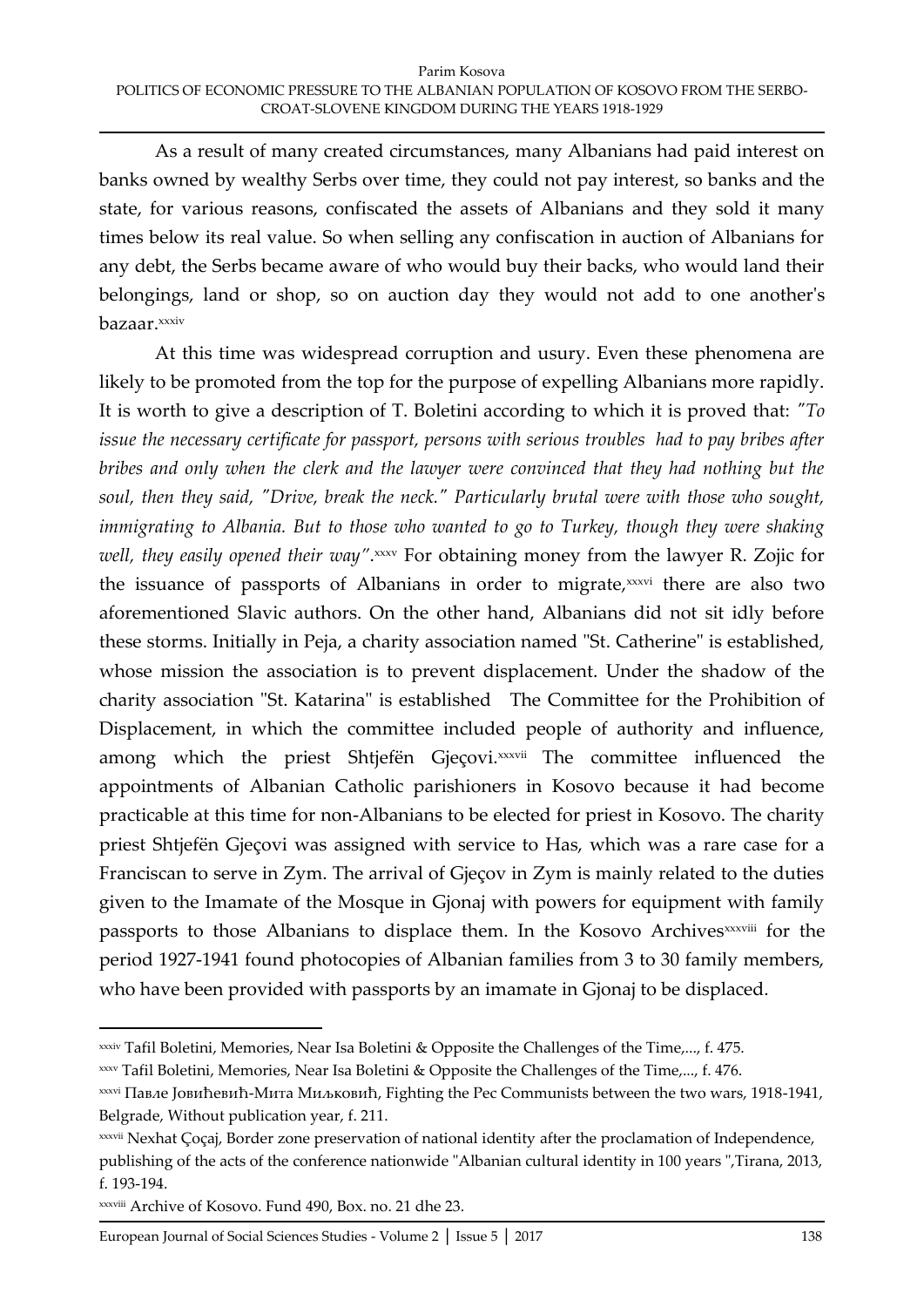## **4. Conclusion**

A large number of Kosovar Albanians, day after day because of the economic crisis had started to feel the social crisis, with the only hope of having the mother country respectively Albania. First contacts to regulate the status of exchanges and border traffic between Albania and the Serbian-Croatian-Slovenian Kingdom were made in January 1922, but almost this year, almost nothing was done to facilitate exchanges and border traffic. Even at the end of this year, the Yugoslav government made it even harder this process after establishing the passport regime for border crossing.<sup>xxxix</sup> In spite of the fact that in the 1922 agreement, the inhabitants of the area concerned had to cross the border only with ID-card.

Kingdom of SKS behaves with her Albanian citizens in two different ways. Thus: To strengthen the economic situation of Kosovo Serb farmers in the period between the two wars, the state had formed agricultural cooperatives such as Srecka village, in the Prizren region. In this cooperative were also brought tractors that would help farmers to work the land.<sup>xl</sup>On the other hand, the Albanians became economically weak because they were taken properties and were given to Serbian colonizers. There were times when Albanian farmers continued to work their lands even further by verbal agreement with the colonizer. On this occasion, they were obliged to give half of the productions they received from the working land to the new owner of the land (colonizer). All these measures helped to make the situation of Albanians more and more difficult. According to Professor Bajrami, by 1926, nearly thirty percent of Albanians had returned to the arm labourers, xli and working as a serf in their properties but managed by Serbian colonizers.

## **Bibliography**

- 1. Archive of Kosovo. Funds 490, box no. 21 dhe 23.
- 2. Bajrami, Hakif (2001) A gentleman's agreement Tito-Kyprili më 1953 në Split, Vjetar, Nr. 25/26 Prishtinë.
- 3. Bajrami, Hakif (2004) Politics of Pan-Slavic Serbs in the struggle for the extermination of Albanians 1836-1999, Vjetar, Nr. 31/32, Prishtinë.

xxxix Paskal Milo, Albanian and Yugoslavia, 1918-1927, Tiranë, 1992, f. 189.

xl Војисллав Танасковић, Средачка Жупа, Приштина, 1992, f. 182-183.

xli Prof. Dr. Hakif Bajrami, Politics of Pan-Slavic Serbs in the struggle for the extermination of Albanians 1836-1999, Vjetar, Nr. XXXI-XXXII, Prishtinë, 2004, f. 129-130.

European Journal of Social Sciences Studies - Volume 2 │ Issue 5 │ 2017 139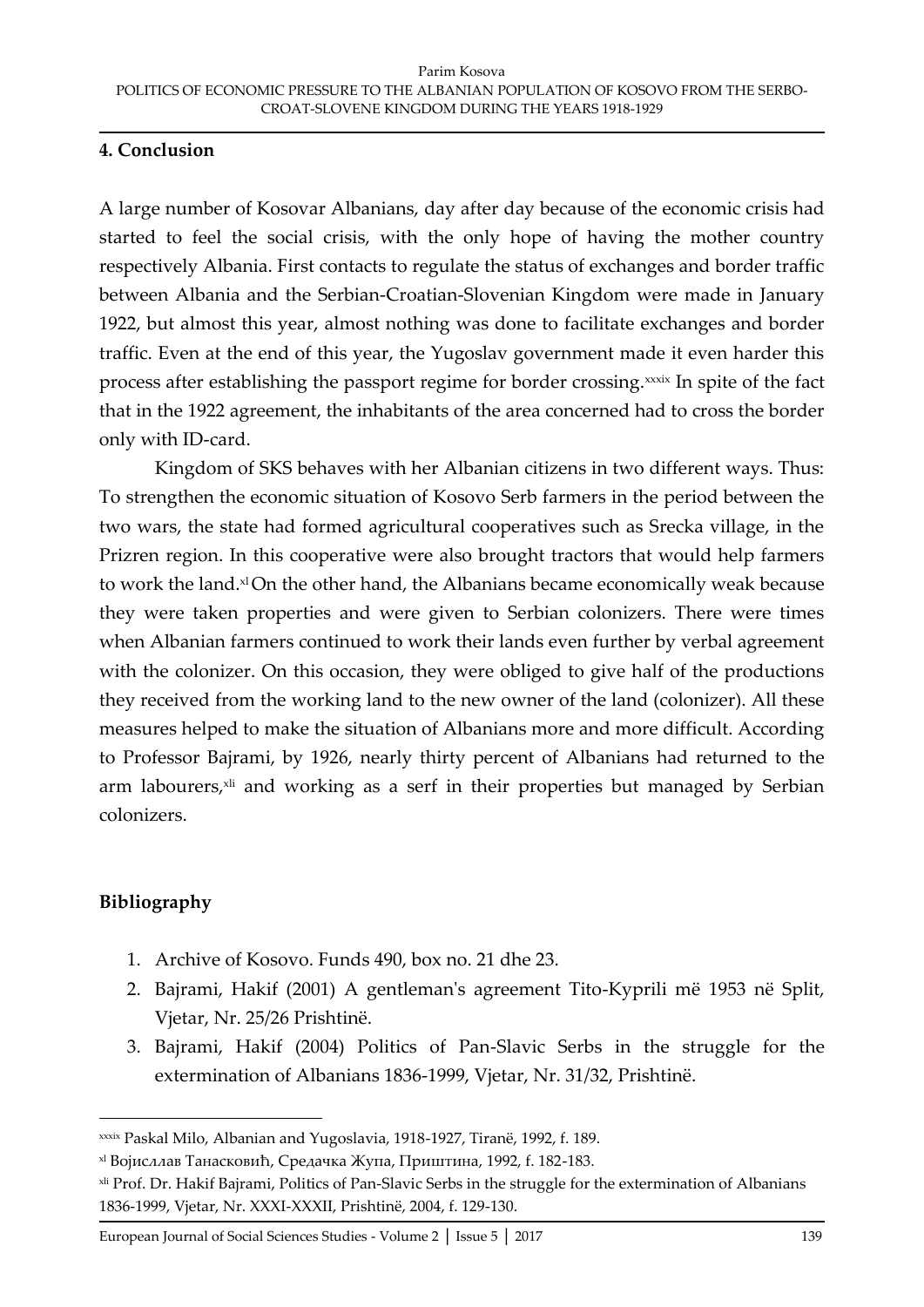- 4. Batakoviç, T. Dusan (No date of edition.) Serb Government and Esat Pashë Toptani, IDK.
- 5. Bislimi, Daut (1997) Some aspects of the attitude of the Serbian-Croatian-Slovenian kingdom to Albanian Kosovo in our historiography, Albanologic Searches the series of historical sciences no.. 25-1995, Prishtina.
- 6. Boletini, Tafil (2011) Memories, Near Isa Boletinit & Facing Times Challenges, Preparing for Publication and Illustrations Prof. Dr. Marenglen Verli.
- 7. Braha, Shaban (1991) The Serbian Genocide and the Albanian Resistanc (1844- 1990), Tirana.
- 8. Culaj, Lush (2004) Albania and the National Problem 1918-1918, Prishtina.
- 9. Çami, Muin (1996) Albanians on the Kosovo Problem at the End of the World War I, The Kosovo Issue a Historical and Current Problem (Symposium held in Tirana on; 15-16 Prill 1993), Tirana.
- 10. Çoçaj, Nexhat (2013) Border Guard Preservation of National Identity after the Declaration of Independence, publication of the acts of the nationwide scientific conference "Albanian Cultural Identity in 100 Years", Tirana.
- 11. Denić, Zhivojin (1972) Industria and Mining of Kosovo from 1918-1941, Kosova-Kosovo, nr. 1. Prishtina.
- 12. Hadri, Ali (2003) Albanian-Yugoslav Relations, Pristina.
- 13. Hakif Bajrami, (2012) How did Serbia Kosovo re-occupy in 1918, part 2, Pristina.
- 14. Haskuka, Esat (2003) Analysis of Prizren's functions over the centuries, Prizren.
- 15. Hrabak, Bogumil (1971) One radical report on the situation in Kosovo in 1921, Vjetar nr. IV-V Prishtina.
- 16. Jusuf Osmani, (1996) Archival material for colonization and agrarian reform in Kosovo (1918-1941), Pristina.
- 17. Lita, Çerim (2012) Yugoslav Kingdom Policy on Albanians and Albania 1929- 1941, Yugoslav Kingdom Policy on Albanians and Albania 1929-1941, Shkup-Prishtina, Скопје-Приштина.
- 18. Milo, Paskal (1992) Albania and Yugoslavia, 1918-1927, Tirana.
- 19. Osmani, Jusuf (1995) Resistance of the cadre and religious institutions against agrarian reform and colonization in Kosovo between the two world wars, religion, culture and Islamic traditions among Albanians, Pristina.Pirraku, Muhamet (1988) Political, social and economic circumstances in Kosovo in 1920 according to the Gazette 'Socijalistiçka Zora', Kosova-Kosovo, Nr. 17, Prishtina.
- 20. Rushiti, Limon (1972) Kosovo's territorial administrative regulation over 1918- 1929, Kosova-Kosovo, nr. 1. Prishtinë-Prishtina.
- 21. Rushiti, Limon (1981) The Kachak's movement in Kosovo 1918-1927, Prishtinë.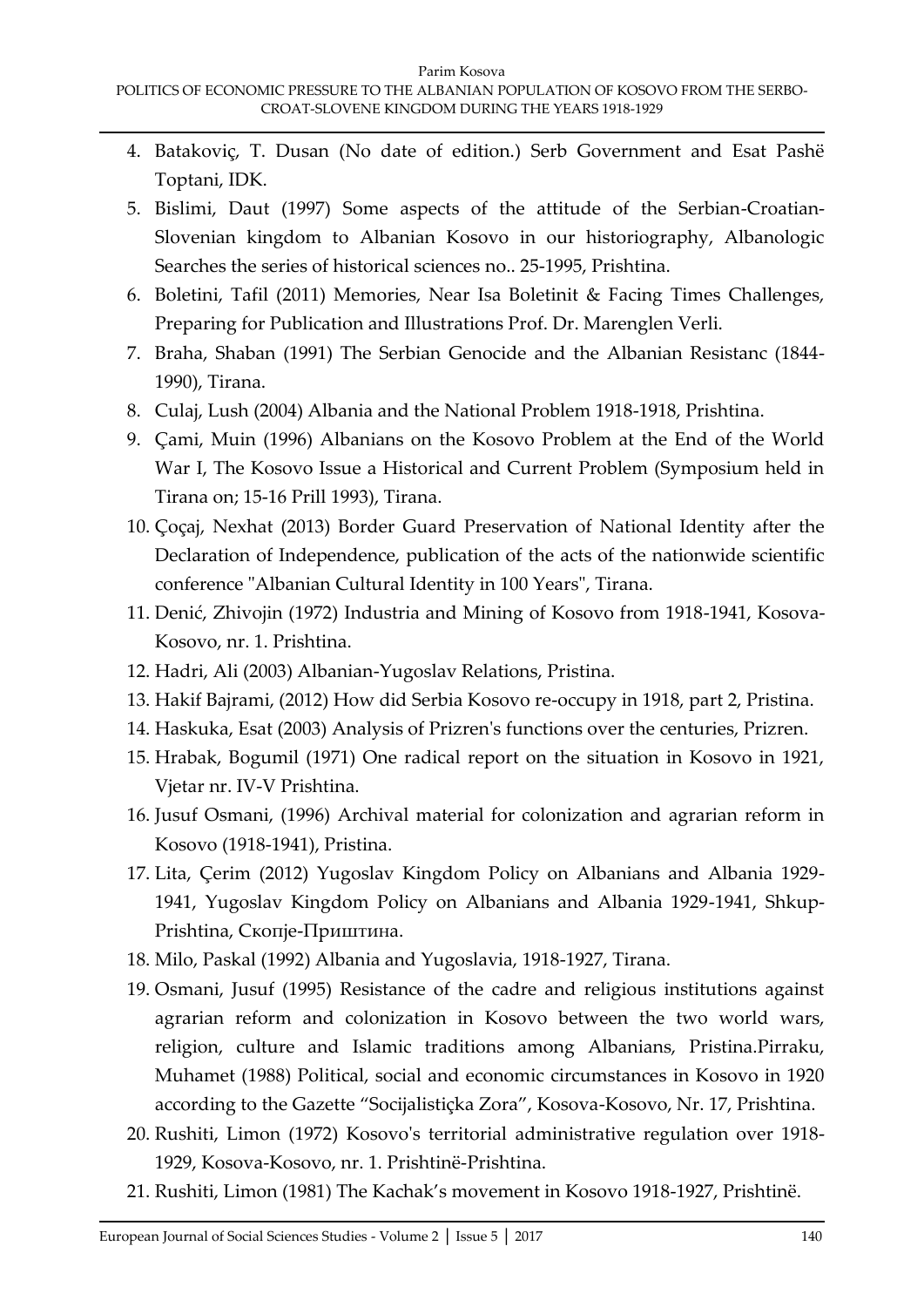- 22. Savić, M. (1914) Craft and industria in the affiliated areas, and crafts in the old borders of the Kingdom of Serbia, Belgrade.
- 23. Schmit Jens, Oliver (2014) Kosovo short story of a central Balkan country, Pristina.
- 24. Shkodra, Zija (1984) Albanian city during the National Renaissance. Tirana.
- 25. Verli, Marenglen (1995) Orientation of the colonial agrarian reform of the Yugoslav kingdom over Albanian Muslim peasantry and its consequences, Religion, Islamic culture and traditions among Albanians, Pristina.
- 26. Verli, Marenglen (2007) Kosovo and Albanian challenges in the history of a century, Tirana.
- 27. Божовиђ, Глигорије (1998) Images of Kosovo and Metohija, Prishtina.
- 28. Јовић, Момир (1997) History of Serbs, Pristina.
- 29. Крестић, Василије Лекић, Ђорђе (1995) Kosovo and Metohija for centuries Zublja, Prishtina.
- 30. Мита, Миљковић Јовићевић, Павле Fight Peja Komunista between the two wars, 1918-1941, Belgrade.
- 31. Танасковић, Војисллав (1992) Средачка Жупа, Приштинa.